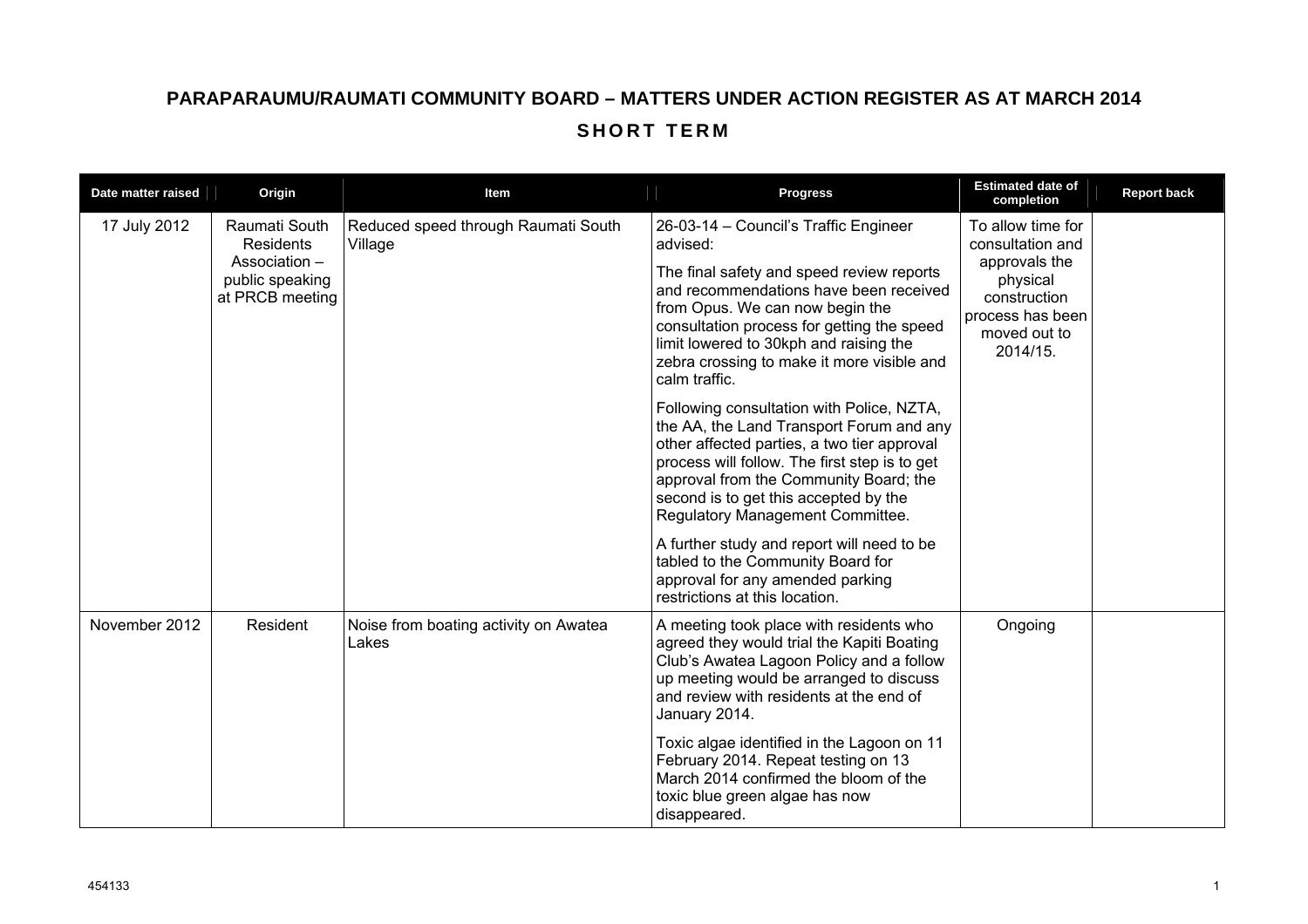| Date matter raised | Origin       | Item                                                                                                                                                                          | <b>Progress</b>                                                                                                                                                                                                 | <b>Estimated date of</b><br>completion | <b>Report back</b>       |
|--------------------|--------------|-------------------------------------------------------------------------------------------------------------------------------------------------------------------------------|-----------------------------------------------------------------------------------------------------------------------------------------------------------------------------------------------------------------|----------------------------------------|--------------------------|
|                    |              |                                                                                                                                                                               | Meeting with residents to be scheduled,<br>timing subject to likelihood of classes<br>resuming on Lagoon.                                                                                                       |                                        |                          |
| 9 April 2013       | PRCB meeting | Leinster Avenue playground                                                                                                                                                    | A submission has been sent to NZTA;<br>awaiting response.                                                                                                                                                       | Complete                               |                          |
|                    |              |                                                                                                                                                                               | Land and structures on the west side of<br>Leinster Avenue will not be affected by the<br>Expressway.                                                                                                           |                                        |                          |
| 25 June 2013       | PRCB meeting | Traffic flow - one-way system around<br>Countdown, ASB and Kapiti Mags in<br><b>Coastlands Parade</b>                                                                         | Resealing of areas belonging to Council<br>including signage and road markings is<br>part of a maintenance inspection regime<br>and there are programmed pavement<br>repairs in some of the service lane areas. | <b>June 2014</b>                       |                          |
|                    |              |                                                                                                                                                                               | Council staff are currently working with<br>Fulton Hogan to establish areas of<br>responsibility for resealing the carpark at<br>Coastlands Parade.                                                             |                                        |                          |
| 25 June 2013       | PRCB meeting | Yellow dotted lines painted on the curve of<br>the bend between 143 and 145 Matai Road<br>to prevent parking                                                                  | The yellow dotted lines on the curve of the<br>bend is being investigated.<br>Awaiting update from roading team                                                                                                 | ?                                      |                          |
| 6 August 2013      | PRCB meeting | Following the removal of the Tui Sculpture,<br>what is the Council's plan for a<br>replacement statue at Paraparaumu Beach<br>shops and what process needs to be<br>followed? | The Public Art Panel has been appointed;<br>their first meeting is likely to be April/May                                                                                                                       | Ongoing                                | Y<br>via PRCB<br>meeting |
| 18 February 2014   | PRCB meeting | Kiosk at Maclean Park                                                                                                                                                         | Report CS-14-1098 deferred from 18<br>February, to be reconsidered at meeting of<br>1 April.                                                                                                                    |                                        |                          |
| 18 February 2014   | PRCB meeting | Invitation to manager of Kapiti Safer<br>Community Trust to speak about<br>Neighbourhood Support                                                                              | Date tbc – suggest meeting of 13 May                                                                                                                                                                            |                                        |                          |
| 18 February 2014   | PRCB meeting | Cycle racks on Marine Parade                                                                                                                                                  | Staff will report back to next meeting on the<br>use/effectiveness of the cycle racks                                                                                                                           | May 2014                               |                          |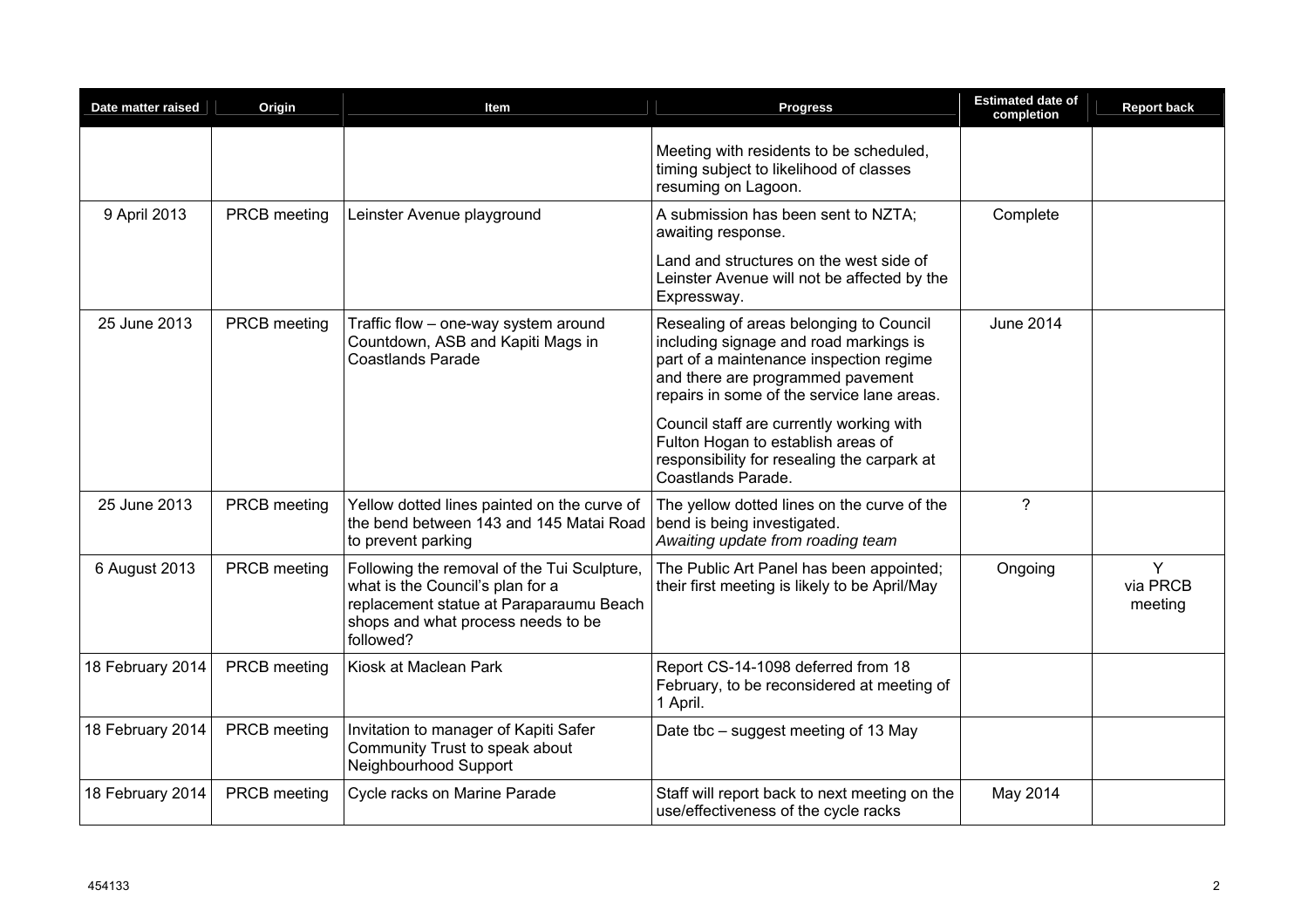## **PARAPARAUMU/RAUMATI COMMUNITY BOARD – MATTERS UNDER ACTION REGISTER AS AT DECEMBER 2013 LONG TERM**

| Date matter raised | Origin       | Item                                                              | <b>Progress</b>                                                                                                                                                                                                                                                                                                                                                                                                                                                                | <b>Estimated date of</b><br>completion                                                                                              | <b>Report back</b> |
|--------------------|--------------|-------------------------------------------------------------------|--------------------------------------------------------------------------------------------------------------------------------------------------------------------------------------------------------------------------------------------------------------------------------------------------------------------------------------------------------------------------------------------------------------------------------------------------------------------------------|-------------------------------------------------------------------------------------------------------------------------------------|--------------------|
|                    | PRCB meeting | Expressway Interchanges                                           | The Project Alliance responsible for<br>constructing the MacKays to Peka Peka<br>Expressway briefed the PRCB at Council<br>on 6 August 2013. The briefing covered the<br>timing and sequencing for constructing the<br>Expressway and the role of the Community<br>Liaison Group (CLG), which the Board now<br>has a representative on. The CLG will<br>provide a good mechanism for the Board to<br>stay abreast of issues relating to the<br>Expressway during construction. | Ongoing                                                                                                                             |                    |
|                    | PRCB meeting | Raumati Beach Town Centre Upgrade                                 | Project is on hold and the timing of further<br>work will be considered as part of the<br>update of the Town Centre programme<br>across the District when the LTP is<br>developed.                                                                                                                                                                                                                                                                                             | Project on hold                                                                                                                     |                    |
|                    | PRCB meeting | Signage Audit                                                     | Officers carry out Signage Audits in<br>different areas throughout the District as<br>and when resources permit. This work has<br>yet to be scheduled.                                                                                                                                                                                                                                                                                                                         | Ongoing                                                                                                                             |                    |
| April 2011         | PRCB meeting | Raumati Railway Station                                           | Following a presentation to PRCB on 18<br>February and to Council on 6 March,<br>GWRC confirm a Raumati Station has not<br>been included in the Regional Rail Plan.                                                                                                                                                                                                                                                                                                            | The Regional<br>Rail Plan is open<br>for consultation<br>March/April 2014.<br>The final plan will<br>be adopted by 30<br>June 2014. |                    |
| April 2011         | PRCB meeting | Toilet at the northern entrance to Queen<br><b>Elizabeth Park</b> | At the PRCB meeting of 18 February 2014<br>Cr Wilson advised construction of the toilet<br>at the entrance to Queen Elizabeth park<br>will be completed this financial year.                                                                                                                                                                                                                                                                                                   | 30 June 2014                                                                                                                        |                    |